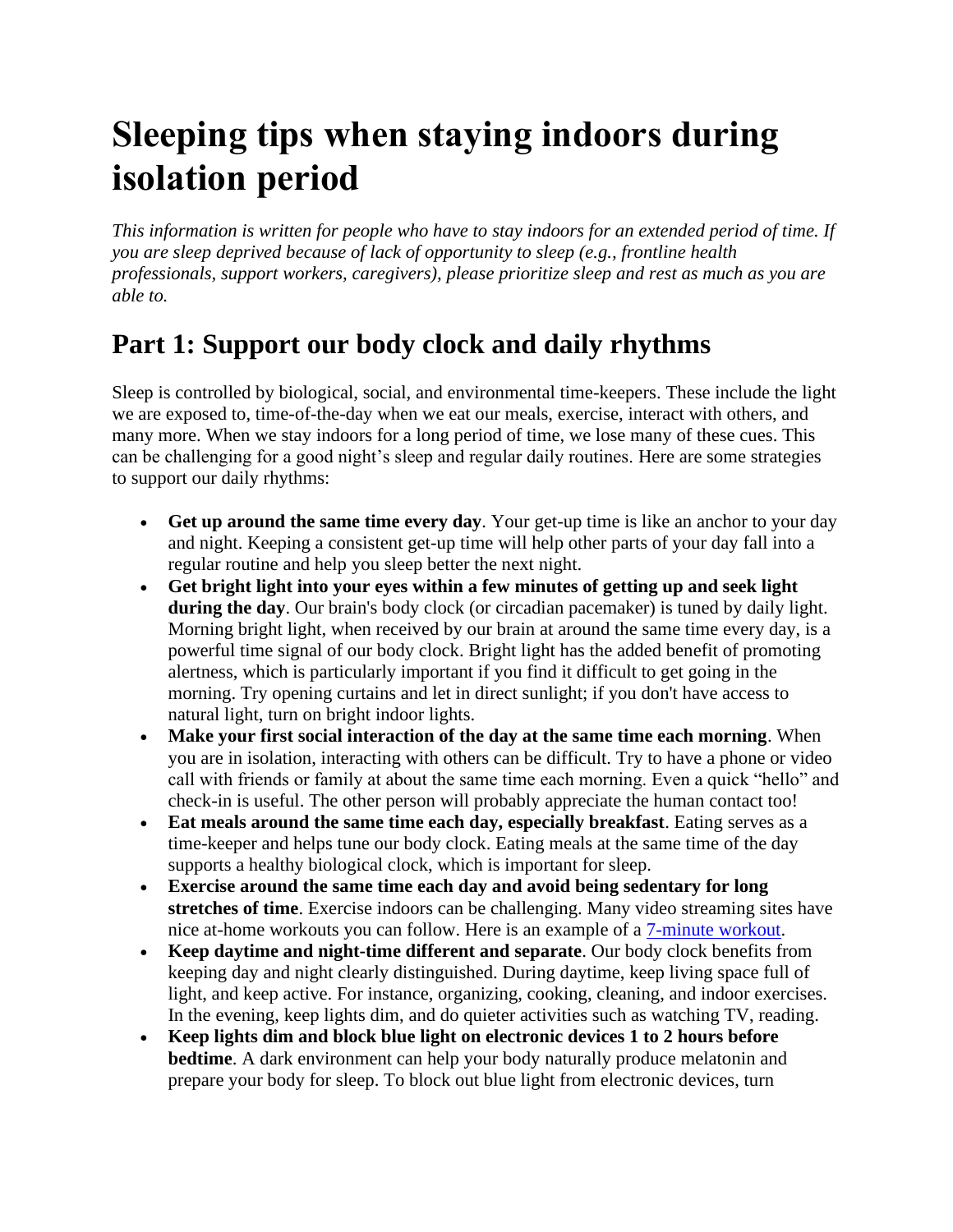brightness of the screen to the lowest setting, and turn on apps such as  $\frac{f. lux}{L!}$  (multiplatform) and Night Shift on [iOS](https://support.apple.com/en-au/HT207570) and [Macs.](https://support.apple.com/en-au/HT207513)

## **Part 2: Prevent and tackle signs of insomnia**

Having some nights when you don't sleep well during a stressful period is expected. The recommendations below can help prevent turning one night's poor sleep into many nights of insomnia.

- **What to do after a poor night's sleep?**
	- o **Get up at the same time as you usually do**. It sounds counter intuitive. However, staying in bed longer to catch up on lost sleep could negatively affect your body clock (see above) so it does not optimally support your sleep. Also, waking up later than usual could make it even harder to sleep well the following night. It might comfort you to know that our body makes up for sleep loss by sleeping **deeper**, which is as important as sleeping longer.
	- o **Go to bed the following night around or after your usual bedtime**. This means **not going to bed too early**. If we go to bed much earlier, it could make getting to sleep even harder. Even if you fall asleep fast, you are likely to have more wakefulness in the middle of the night or wake up too early.
	- o **Remain active and avoid/minimize napping during the day**. If you are so tired that you unintentionally doze off, take a brief catnap (10-20 minutes). Otherwise, skip naps during the day, unless you are in a situation where sleep deprivation is a safety issue.
	- o **Worrying about sleep makes it harder to sleep**. After a poor night sleep, it's understandable to think "how am I going to sleep well tonight?", "how can I cope with not sleeping well?". These thoughts actually make us feel more anxious around sleep and bedtime and make sleep harder. Try telling yourself: "I can't force myself to sleep. Let me focus on relaxing each part of my body, and rest. Sleep will come at its own time."
	- o **Trust your body's sleep system**. When you lose that trust and become overly concerned about sleep, you are making it harder for your sleep system to do its job.
- **What to do when you cannot get to sleep?**
	- o **The best thing to do is to take a break from trying to sleep**. Most of us have been through nights when we toss and turn, our mind racing, and we are feeling frustrated that sleep just does not come. Your experience probably tells you that trying harder does not make sleep come any faster. Paradoxically, it is better to take a break from trying and come back to it later, when you feel that your level of alertness went down. During this "reset" break, you can do something quiet, such as reading or listening to audio content that is not too activating.
	- o **Focus on getting yourself into a relaxed state of mind and focus on resting**. When you worry about sleep, you are not resting. When you try hard to sleep, you are also not resting. Taking a break from trying to sleep will allow you to shift your attention away from making this effort. When you let go of efforts to sleep and focus on resting, your sleep system can take better care of your sleep need.